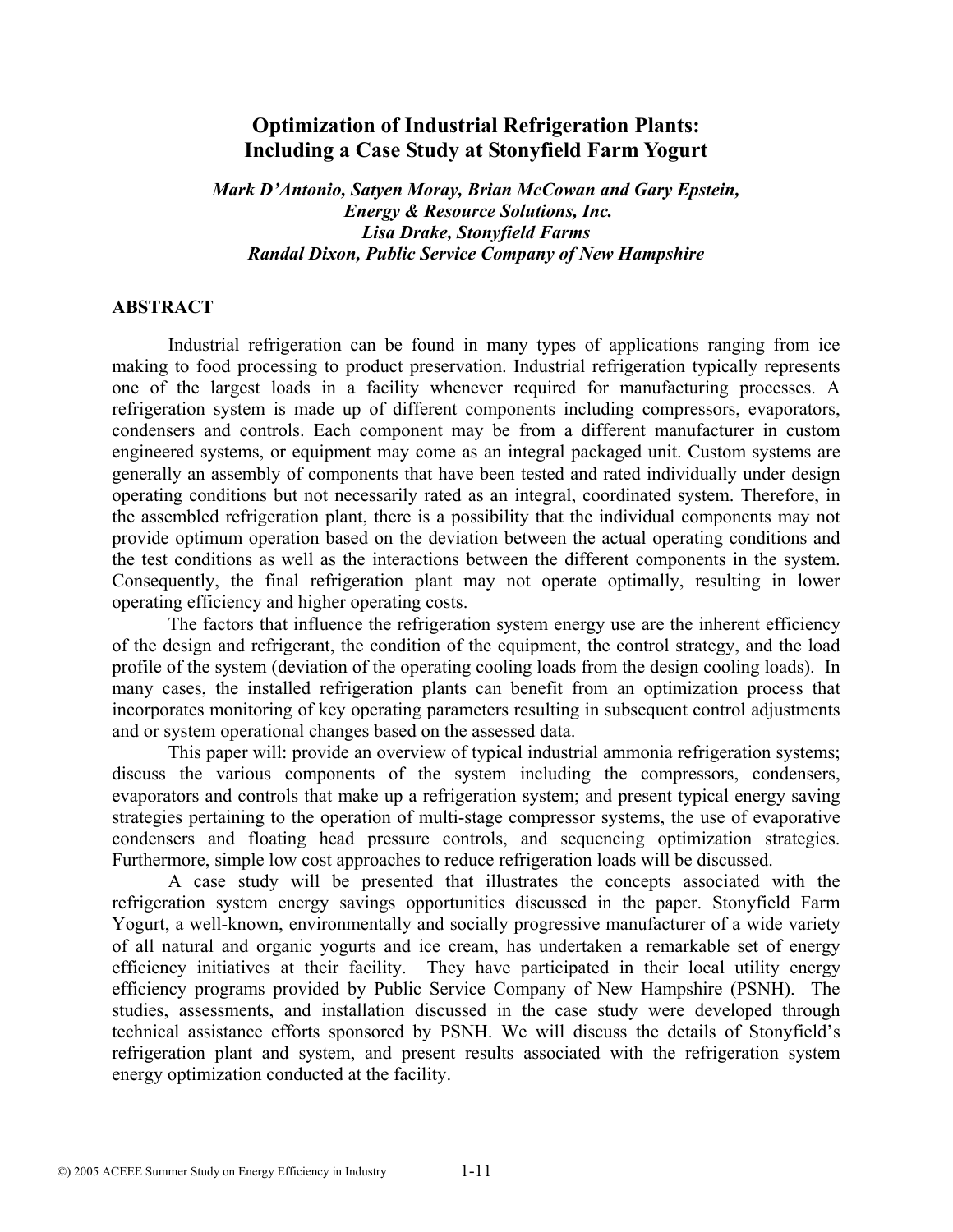# **Overview of the US Industrial Refrigeration Market**

Table 1 below presents information on the manufacturing industries that are intensive in process cooling and refrigeration (PC&R) energy consumption as monitored by the US Energy Information Administration (EIA). The information in Table 1 indicates that in the Food and Beverage industries, process cooling and refrigeration represent one of the largest electrical end uses, while the Food and Chemical industries use are the largest energy users of process cooling and refrigeration in the manufacturing industries.

| $\tilde{}$                    |            |                                                 |              |                              |                               |
|-------------------------------|------------|-------------------------------------------------|--------------|------------------------------|-------------------------------|
|                               |            | Energy Consumption (Millions of kWh)            |              |                              |                               |
| Industries                    | NAICS Code | Process Cooling &<br>Refrigeration<br>(PC&R)(A) | Total<br>(B) | $PC&R\%$<br>of Total $(A/B)$ | % of Total<br>US PC&R $(A/D)$ |
| Food                          | 311        | 17,679                                          | 67,390       | $26.2\%$                     | 28.6%                         |
| Beverage and Tobacco Products | 312        | 2.349                                           | 8.242        | 28.5%                        | 3.8%                          |
| Chemicals                     | 325        | 16,109                                          | 215,008      | 7.5%                         | 26.1%                         |
| All Manufacturing Industries  | 311-339    | $61,763$ (D)                                    | 1.025.149    | $6.0\%$                      | 100.0%                        |

**Table 1: Energy Consumed as a Fuel by End Use in Manufacturing Installations** 

Based on report generated by EuroMonitor International in October 2004, the US market for industrial air conditioning, refrigeration and heating (HVAC) machinery grew 4.6% to \$29.4 billion in 2003 and the market is expected to grow 36.2% over the 2004 to 2008 forecast period, reaching a value of US\$39.4 billion by 2008. It is not clear what percentage the refrigeration market represents of the total HVAC&R market, but we believe refrigeration is a significant contributor and therefore an important element in the HVAC&R industry.

# **Overview of Typical Industrial Refrigeration System**

Industrial refrigeration systems typically use ammonia (R-717) as a refrigerant and can have single stage or multiple stage compression. Different evaporator configurations are common such as: Direct Expansion (DX), Flooded and Liquid Overfeed and a hybrid combination of the above configurations and are based on the process requirements. Secondary coolants and economized compression also factor in different design configurations. Figure 2 presents a schematic of a hybrid DX and liquid overfeed ammonia refrigeration system.

All pumped liquid overfeed systems require receiver vessels that hold two phase refrigerant. Based on the actual design requirements, a refrigeration plant may have several receiver tanks. Figure 2 above shows a system with three receiver tanks. The first is the highpressure receiver where liquid refrigerant exiting the condenser is stored. Liquid refrigerant from the high-pressure receiver is then throttled either to the intermediate pressure receiver or to the direct expansion evaporators in the 45-50 °F cooling load rooms. The backpressure regulator throttles the refrigerant gas to the intermediate pressure receiver, which is at a lower temperature/pressure. Liquid in the intermediate pressure receiver is then either pumped to the 25-30 °F cooler or throttled again to the low-pressure receiver. Liquid refrigerant from the lowpressure receiver is pumped to the  $-10$  to  $-15$  °F freezer loads with a mechanical liquid recirculating pump.

All industrial refrigeration system designs have common components including refrigerant, compressors, condensers, evaporators and controls. The following sections present information on the different components, their selection criteria and possible energy saving strategies.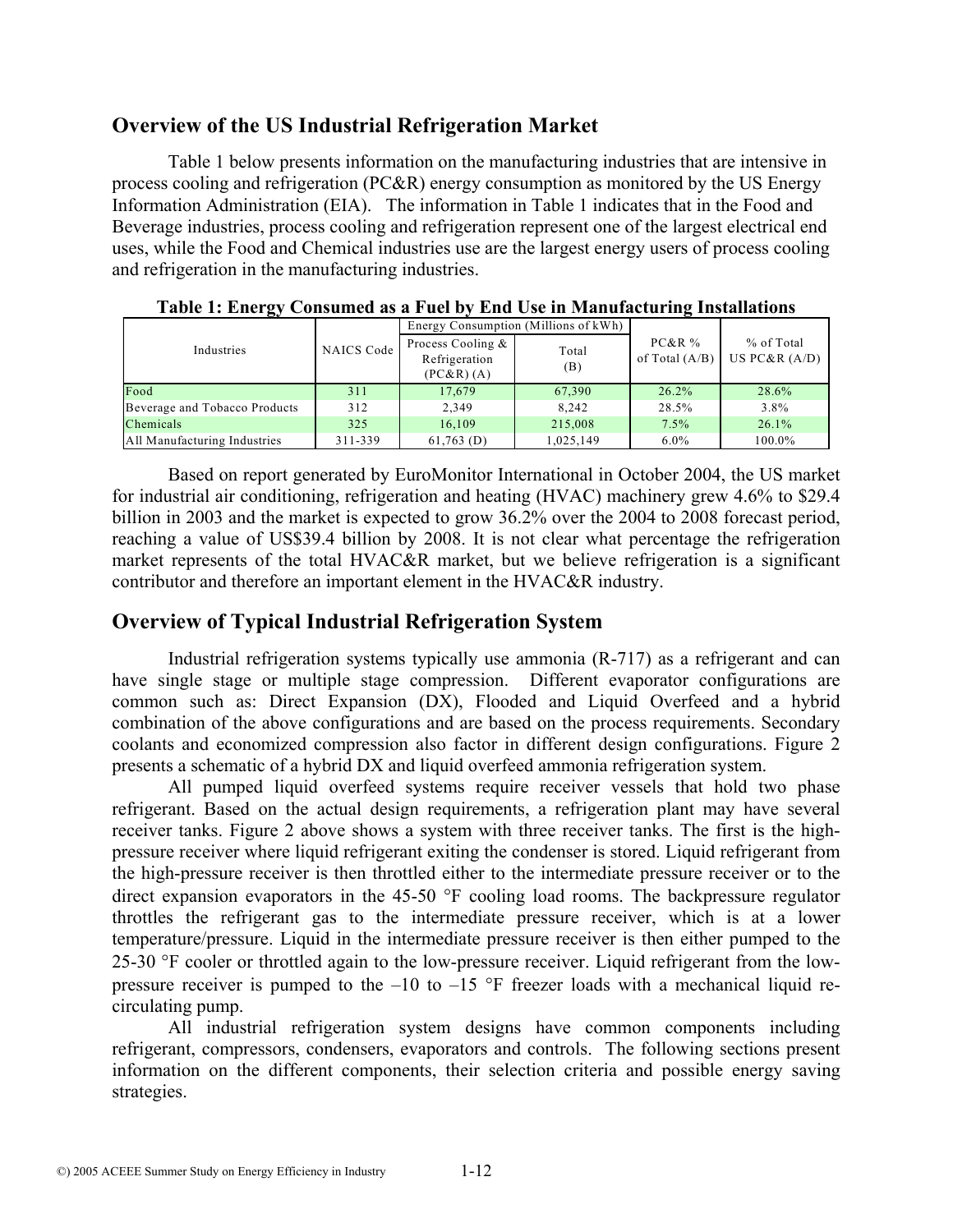**Figure 2: Typical Hybrid DX and Liquid Overfeed Ammonia Refrigeration System** 



# **Refrigerant - Why Use Ammonia in Industrial Refrigeration Systems?**

Large industrial refrigeration systems typically use ammonia as a refrigerant of choice because:

- $\Box$  Ammonia (NH<sub>3</sub>) is the least expensive of all the commonly used industrial refrigerants.
- $\Box$  NH<sub>3</sub> is thermodynamically 3 to 10% more efficient compared with HCFC–22 and HCFC134a.
- $\Box$  NH<sub>3</sub> refrigeration systems tolerate considerable amounts of moisture-other refrigerants do not.
- $\Box$  Most lubricants are immiscible in ammonia and separate out of the liquid easily.
- $\Box$  NH<sub>3</sub> system components are smaller than those used in CFC, HCFC and HFC systems because of NH3s high latent-heat capacity.
- $\Box$  NH<sub>3</sub> has strong odors that help identify leaks quickly.

# **Compressor**

Compressors for industrial refrigeration systems are available in reciprocating (single stage, internally compounded), screw (low-stage or high-stage, with or without economizing) and rotary vane designs and more recently variable speed centrifugal compressors. It is common to see the use of reciprocating compressors below the 100-HP range, and use of screw compressors above 100-HP range. Compressors are also available in open drive and hermetically sealed options. Ammonia systems typically use the efficient open-drive option.

Screw compressors are the choice for most industrial refrigeration systems and are available in the fixed  $V_i$  (volume index) with slide valve, fixed  $V_i$  with bypass ports and variable V*i* with slide valve. The variable V*i* screw designs tend to offer better operational flexibility than the other two designs. Compressors account for majority of the energy consumption in a refrigeration system and therefore should be carefully selected and operated. The type of compressor, suction/ discharge conditions, and unloading controls all affect a compressor's hp/ton measure (efficiency).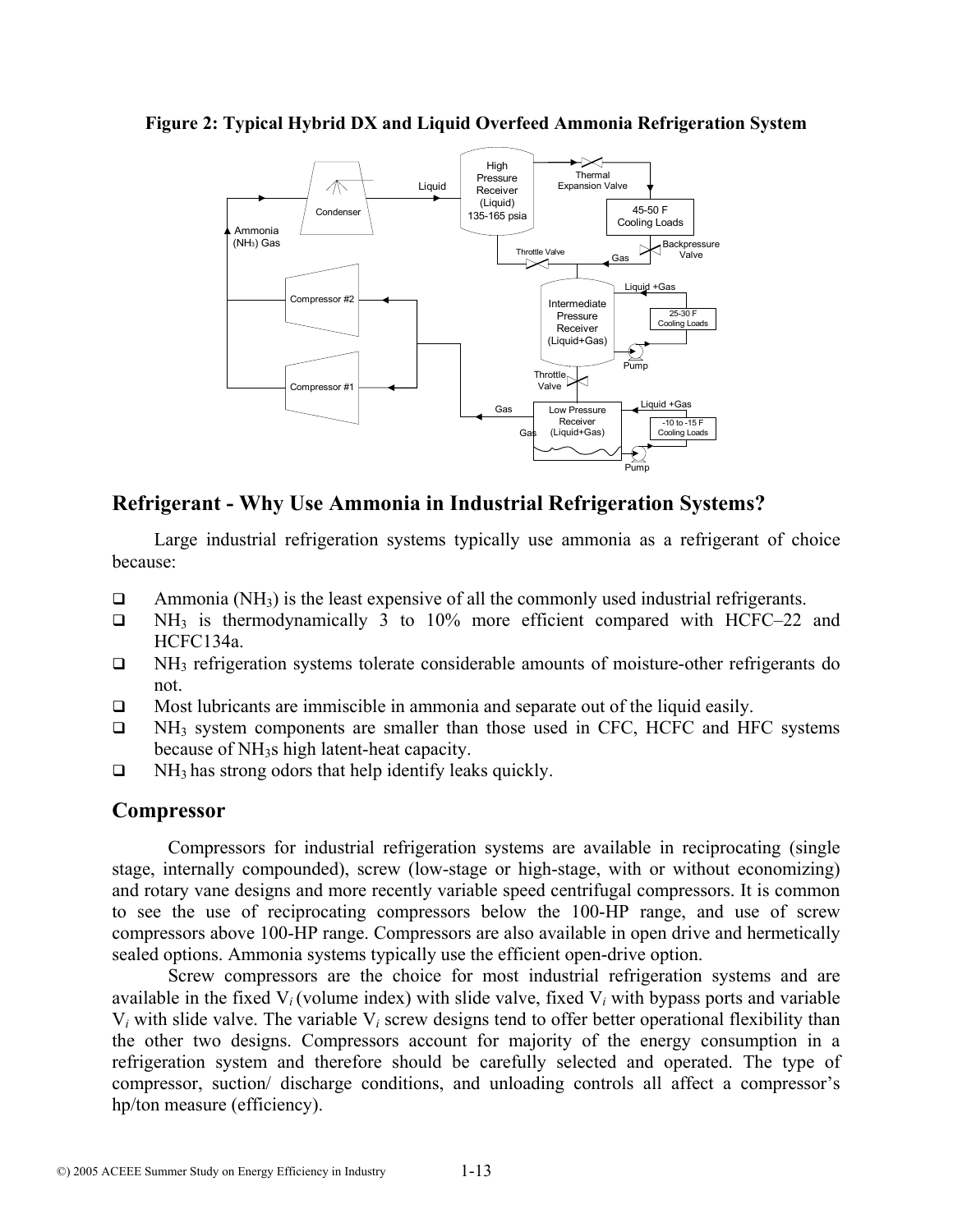#### **Reciprocating vs. Screw**

Screw compressors are generally more efficient when operating at full-load capacity and are inefficient below the 50% capacity when compared with reciprocating machines. However, reciprocating compressors are better suited for systems that have high load variability. Figure 3 below shows the unloading curves for both the screw and reciprocating compressors.



**Figure 3: Part Load Performance of the Screw and Reciprocating Compressor** 

Screw compressors typically use slide valves to vary the capacity from 10 to 100% of its available capacity. Reciprocating compressors unload by reducing the number of cylinders that are providing active gas compression. Based on the information in Figure 3 above, some operational tips that can help optimize compressor operations when a screw and reciprocating compressor are sharing a cooling load are presented below:

- $\Box$  Below 100% capacity, reciprocating compressors use less power than screw compressors
- $\Box$  Reciprocating compressors unload linearly and therefore should be unloaded first
- □ Screw compressors are better suited for base loading and operation at full load

### **Compressor Load Sharing**

Many of the refrigeration facilities use multiple compressors to meet the cooling loads. The cooling loads vary based on a number of variables such outside temperature, internal gains etc. The optimum compressor operation selection is dependent on the load levels, compressor capacity and the compressor part load performance. Screw and reciprocating compressors have different unloading profiles and therefore provide different results for the same loads. The discussion below presents several scenarios that have been developed by the Energy Center of Wisconsin:

**Load sharing with similar size and type of compressors***.* When a refrigeration system has the same size screw compressors, the following tips can be useful to optimize the compressor operations:

<sup>(</sup>Evaporative Condenser Control in Industrial Refrigeration Systems, 2001, K. A. Manske, D.T. Reindl, and S.A. Klein, Mechanical Engineering Department, University of Wisconsin – Madison)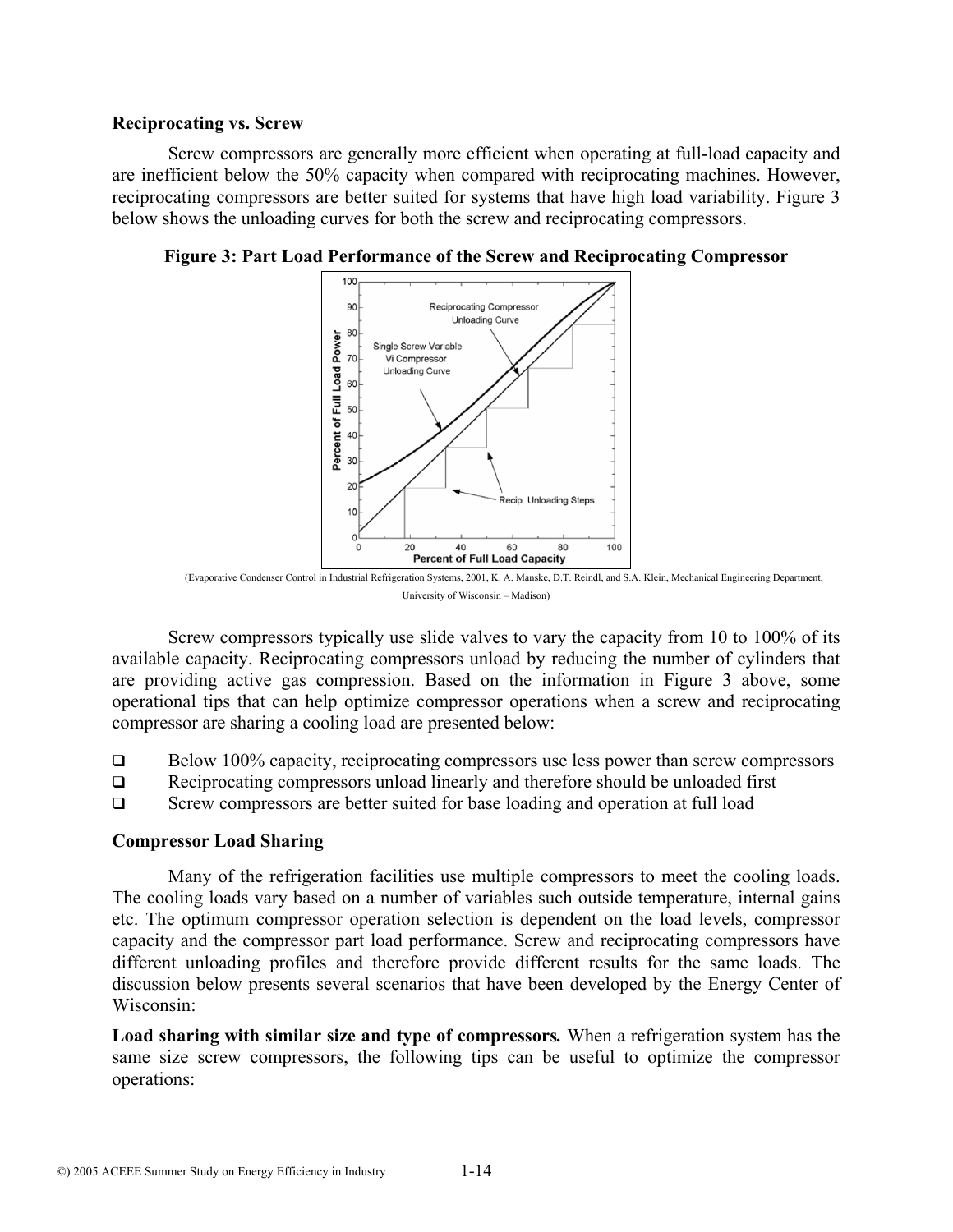- $\Box$  For loads between 50 and 65% of full capacity should be split equally between compressors.
- □ Loads greater than 65% of full capacity, one compressor should be fully loaded and the other should meet the balance of the load.

Equal-sized reciprocating compressors have little performance degradation when unloaded, so the relative load distribution between two equal-sized compressors is not very important. However, reducing the suction side pressure loss is critical in maintaining optimum performance.

**Load sharing with different size and type of compressors***.* Since screw compressor performance deteriorates below 50% of full-load, operation of screw compressors should be avoided below 50% load. For intermediate loads, the smaller compressor should be fully loaded. For large loads, the larger compressor should be fully loaded. When both reciprocating and screw compressors operate together, the screw compressor should be base loaded and the reciprocating compressor should be setup to meet the varying load.

### **One Stage Vs Two Stage Compression**

Single-stage compression is most commonly used in single temperature applications with moderate to high suction temperatures. As the temperature requirements fall below  $-15$  °F, the pressure ratios increase at which the single-staged ammonia systems have to operate at higher discharge temperatures, which reduces the compressor efficiency.

Two-stage compression systems are a possible alternative when high-pressure lift (pressure difference between suction and discharge pressures) is required such as in low temperature applications (below 0 °F for ammonia). By using two or more stages of compression, sub-cooling the refrigerant at each stage of compression increases the overall system operating efficiency. Multi-staging is also ideal for applications that require different temperatures. In multi-stage systems, flash-type intercoolers are more efficient than shell-andcoil intercoolers.

Where either single or two stage compression systems can be used, two stage systems require less power and have lower operating costs, but can have a higher initial equipment cost.

### **Lubricant Cooling**

Lubricants in compressors absorb heat from the compression process and subsequently require cooling. The lubricant in screw compressors can be cooled using three methods:

- 1. **Liquid refrigerant injection** (Decreases compressor efficiency and is a low cost option)
- 2. **Indirect cooling** with glycol or water in a heat exchanger (Reject the cooling load to a section of an evaporative condenser or a separate cooling tower)
- 3. Indirect cooling with boiling high-pressure refrigerant used as the coolant in a **Thermosiphon process** (Rejects the lubricant cooling load to the condenser or auxiliary cooling system and is the industry standard and is 10% more efficient than indirect cooling)

In the case of reciprocating compressors, an external heat exchanger using a refrigerant or secondary cooling is usually added.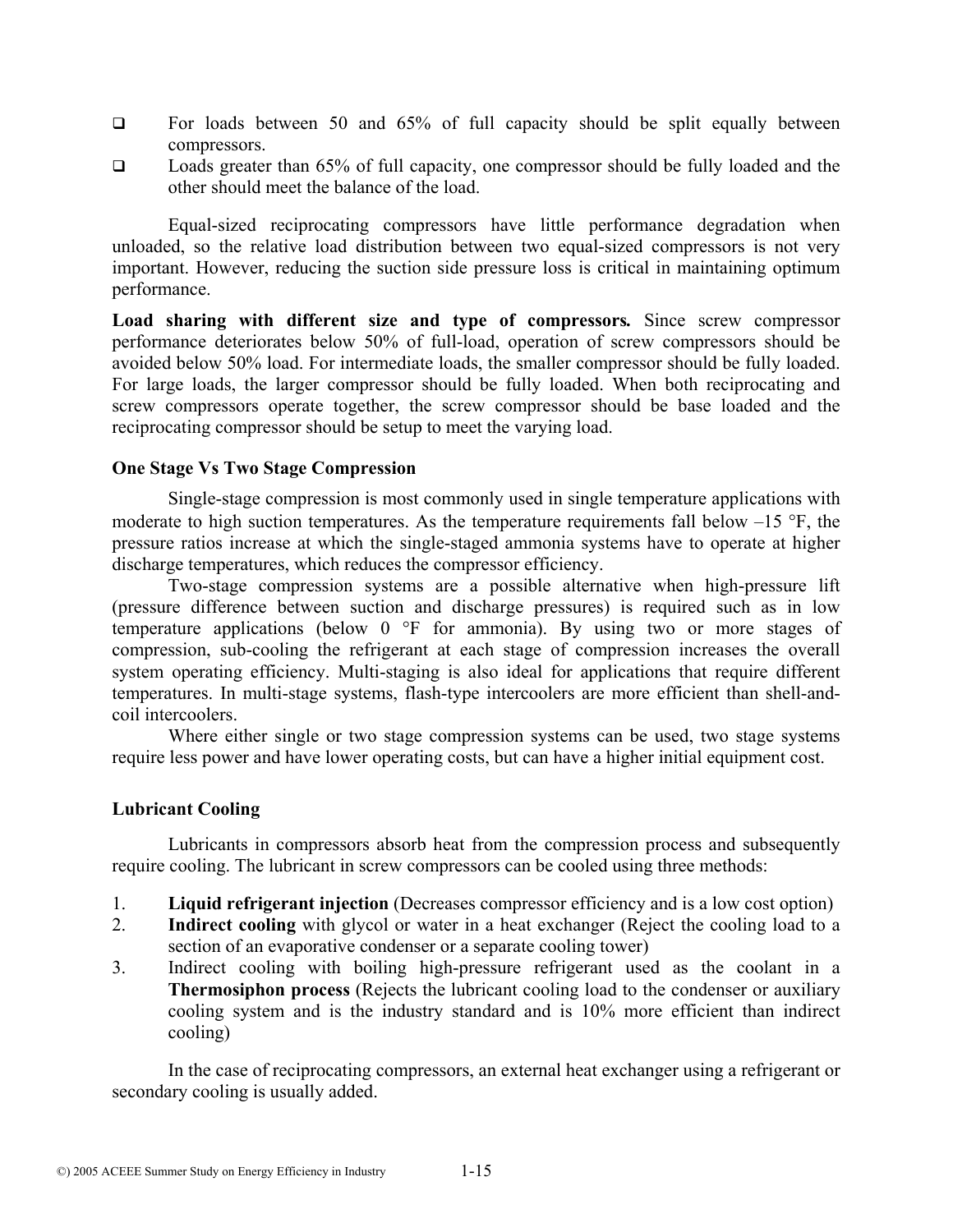#### **Factors Affecting Compressor Performance**

Total compressor power for a system is a function of its suction pressure, discharge pressure, total system load, part load controls and unloading (specifically in the case of screw compressors which do not unload linearly). A lower refrigerant temperature results in lower suction pressure and increased compressor power requirements. A lower condensing pressure, which is a function of the condenser capacity and operations, results in a lower compressor discharge pressure and less compressor power. A lower condensing pressure usually comes with an increased fan and pump energy consumption penalty. The efficiency of a compressor can be simply stated as the electrical energy in horsepower (HP) or kW that is required to generate a certain cooling output in tons. Therefore, the most efficient compressor is the one with the lowest kW per ton or HP per ton rating for a given load under the same ambient conditions.

## **Condensers**

Condensers are one of the major power users in an industrial refrigeration system and are typically available in the air-cooled and water-cooled versions. Condensers reject energy from the hot and high-pressure refrigerant to the ambient air. The refrigerant condenses from a gas at high temperature and pressure to a liquid at low temperature and high pressure. Condensers can contribute as much as 15-20% of the energy consumption in an industrial refrigeration system and have a direct effect on the overall operational efficiency of the refrigeration system.

For air-cooled condensers, the condensing temperature/pressure of the system must be maintained at a temperature above the outside air dry-bulb. This generally leads to high system head pressures and increased compressor power to provide the lift. Water-cooled condensers can typically operate at much lower condensing pressures because of the evaporative cooling processes occurring within the cooling water. Industrial refrigeration systems typically reject large amounts of heat and therefore careful selection and operations can provide long-term savings.

#### **Condenser Capacity Control Methods**

As with any refrigeration system, the cooling loads vary - which affects the condenser operations. In addition, the condenser performance is affected by the ambient conditions. This discussion focuses on evaporative condensers since they are most commonly used in industrial refrigeration systems. An evaporative condenser's capacity can be reduced in two ways:

- 1. Head pressure control by altering the airflow
- 2. Shutting off spray water (Applicable during the winter months).

Flow rate through the condenser is controlled by the fan. Typical control strategies are as follows:

- 1. On\Off motor-cycling
- 2. Two-speed motor cycling (High speed, Low speed, Off)
- 3. Variable Frequency Drive (VFD) controllers on the motors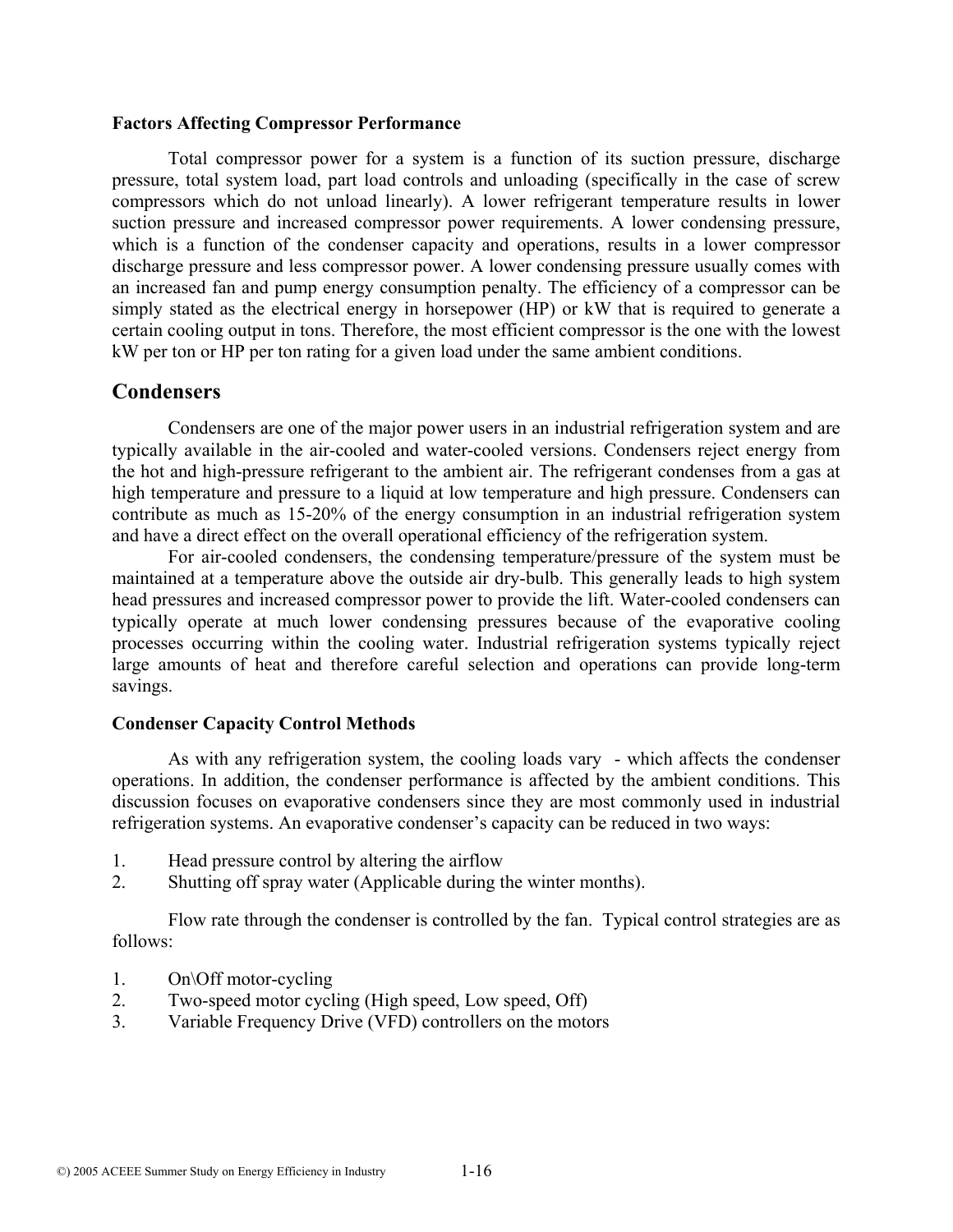Figure 5 below shows the effect of load condenser with different fan operation strategies that were developed by the Energy Center of Wisconsin (ECW). In a given condenser design several variations are possible and those were investigated by ECW. The figure shows that 60% load, the VFD controlled fans (option-5) use 10% of full load power compared to 40% power by option-3.





#### **Condenser Efficiency Issues**

- Use high efficiency motors on condenser fans and pumps
- $\Box$  The greater the surface area, the greater the potential for improved efficiency
- $\Box$  Air cooled condenser fins and tubes in a shell and tube unit should be kept clean
- Oversized condensers, when used with floating head pressure controls, can save significant energy over a correctly sized condenser operating with a fixed head pressure controls
- $\Box$  Keep evaporative condensers free of hard water and bacterial buildup

### **Floating Head Pressure Considerations**

- Fixed head pressure control although very simple to implement, results in high-energy costs.
- $\Box$  All industrial refrigeration systems have a condensing pressure that results in a minimum energy requirement of the sum of compressor and condenser energy. This optimized pressure is a function of the system characteristics such as condenser size, component arrangement, condenser fan control schemes, and load profiles.
- $\Box$  VFD controlled condensers fans can result in 5 to 10% of the energy savings over an ON/OFF control strategy.

## **Evaporators**

Evaporators are sized for the largest anticipated refrigeration load, which is some combination of warm summer temperatures, and large internal product loads. Several types of evaporator designs are used in ammonia refrigeration systems, some of which are: Direct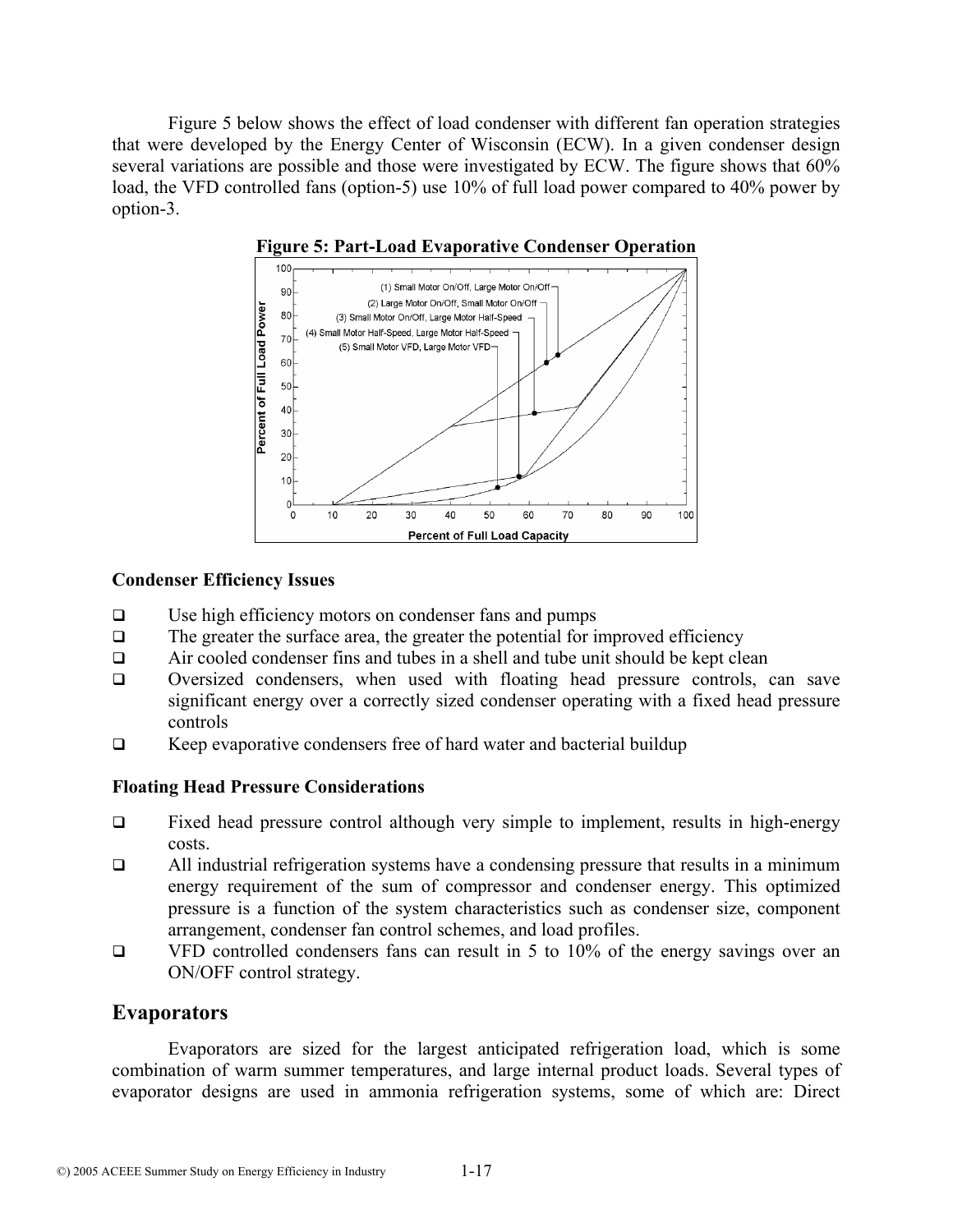Expansion (DX), Pumped Liquid Overfeed, Flooded shell and tube and Plate heat exchangers. Evaporators in the refrigerated space can contribute as much as 10 to 15% of the energy consumption in an industrial refrigeration system and therefore are significant contributor.

- 1. **Direct Expansion Evaporators (DX)**-These evaporators are not generally recommended in ammonia systems unless the suction temperatures is  $0<sup>o</sup>F$  or higher. This is due to lower efficiency of the DX coil and difficulty in providing a uniform liquid to the coil.
- 2. **Pumped Liquid Overfeed**-This evaporator design is preferred over the DX option. It is available in the bottom feed and top feed options. In this evaporator design, high-pressure ammonia from the system high-stage flashes into a large vessel at the evaporator pressure from which it is pumped to the evaporators at an overfeed rate of 2.5 to 1 to 4 to 1.
- 3. **Flooded Shell and Tube**-These evaporators are typically used in ammonia systems to provide indirect or secondary cooling through water or brine. These types of evaporators have problems at low temperature operations such as changes in lubricant transport properties and loss of capacity and require high refrigerant charge.

## **Evaporator Capacity Control Methods**

The actual cooling loads for the majority of the operating hours are very small compared to the design loads and therefore the refrigeration capacity delivered by the evaporator must be varied too. Several types of evaporator designs are used in refrigeration systems with the circulation fan being the common link between the different designs. There are three different means of achieving capacity change in evaporators:

- 1. **Fan Cycling**-Fans are cycled to maintain space temperature at the desired level.
- 2. **Cycling refrigerant on and off**-Fans operate continuously
- 3. **Fan Speed Control**-Fan speed is varied to maintain space temperature using either variable speed drives or two speed evaporator fans.

In the shell and tube evaporator designs, capacity control is achieved by controlling the return water/liquid temperature.

Figure 6 shows the performance of different fan control strategies under different loads as developed by the Energy Center of Wisconsin. In a given evaporator design several control variations are possible and those were investigated by ECW. The figure shows that 60% load, the VFD controlled fans (option-5) use 10% of full load power compared to 55% power by option-3.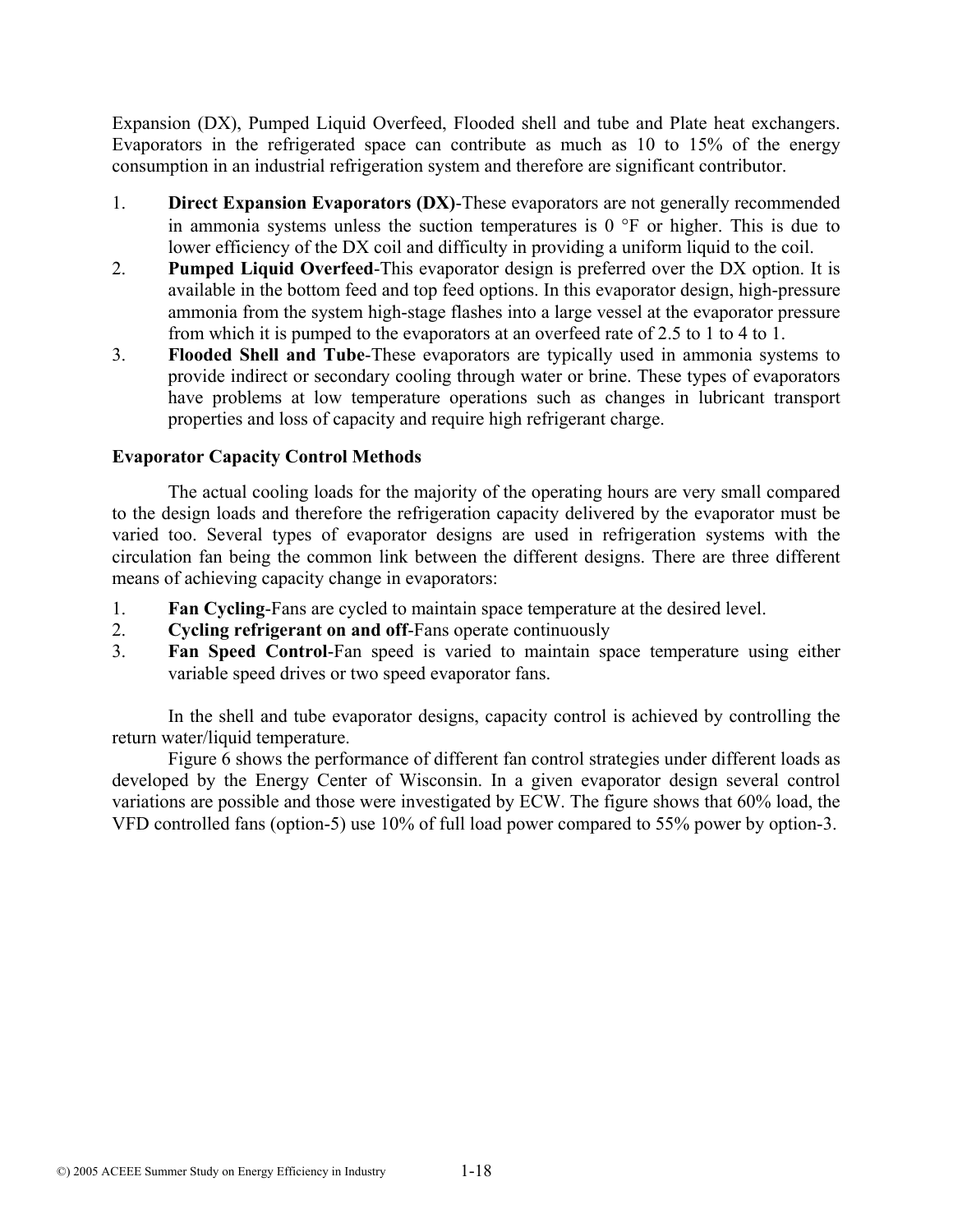



### **Evaporator Control Conclusions**

- Continuous operation at full speed for air circulation increases the combined evaporator and compressor energy consumption by an additional 15%.
- Half-speed evaporator fan motor control has been shown to save over 14% in system energy consumption when implemented with optimum receiver temperature/pressure control.

#### **Evaporator Efficiency Issues**

- $\Box$  In DX air coolers, the fin blocks should be kept clear of dirt and adequately defrosted
- $\Box$  The tubes in shell and tube coolers should be cleaned periodically to prevent fouling

### **Evaporator Defrosting**

All evaporators that operate with a refrigerant temperature below the freezing point of water and dew point of the conditioned space will build frost on the coils during operation. Frost accumulation degrades the performance of an evaporator by reducing the heat transfer coefficient and obstructing the airflow. The different types of defrosting methods that are commonly used are: Hot gas, hot water, electric heat, and warm air. Typically, hot gas bypass is the defrosting method of choice in ammonia systems. Defrosting energy consumption can be minimized when done on- demand instead of on a time initiated and time terminated schedule.

## **Controls and Instrumentations**

An appropriate adage for control system is "what you cannot measure and see, is not something you can control". Industrial refrigeration performance optimization cannot be accomplished without adequate instrumentation and data acquisition capabilities. The operator needs sufficient information in order to observe the system performance. This information also needs to be recorded in order to provide the opportunity for historical trending of system operation.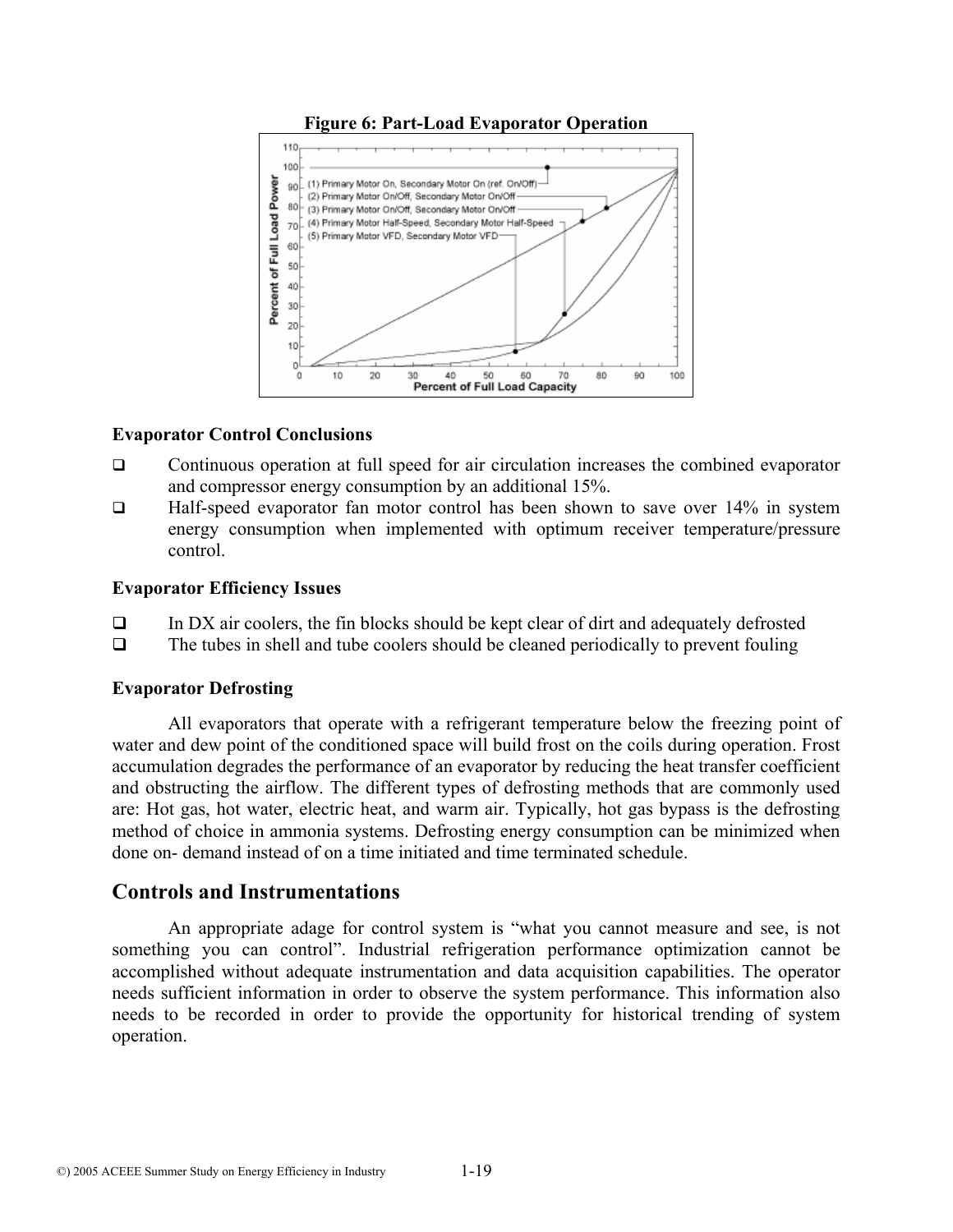# **Typical Refrigeration System Energy Savings Strategies**

In summary, typical ammonia refrigeration system energy savings strategies are presented below:

- Reduce heat loads (Low Cost Strategies)
	- o Turn off lights in unoccupied refrigerated spaces and use more efficient lights
	- o Increase insulation
	- o Reduce infiltration
	- o Check all coils for dirt and debris or missing nozzles in condensers
- $\Box$  Reduce temperature lifts in the refrigeration plant
- $\Box$  Use efficient compressors and operate them optimally (sequencing)
- $\Box$  Ensure that defrost controls are set to optimize defrost effectiveness
- $\Box$  Use optimum size of evaporators and condensers should be sized to operate at lowest condensing temperature and highest effective evaporating temperature
- Install VFDs on evaporators, condensers and compressors
- $\Box$  Use premium efficiency motors on compressors, condensers, evaporators and pumps
- $\Box$  Computer controls facilities improved and optimized operating strategies
- Recover heat from at or before the Condenser for process or domestic hot water usage

# **Case Study-Stonyfield Farms Yogurt**

## **Introduction**

Stonyfield Farms in Londonderry, founded in 1983, produces a wide variety of all natural and organic yogurts, as well as organic ice cream. Stonyfield Farm has grown to be one of the four largest yogurt manufacturers in the country, with \$90 million in sales a year. The plant occupies an area of about 100,000 square feet. The plant operates 24 hours a day seven days a week, producing approximately 45,000 cases of yogurt products a day.

### **Refrigeration System Details**

Figure 10 shows a schematic of the refrigeration system.

The Stonyfield Farms facility has a multi-stage ammonia refrigeration system that is comprised of one 350-HP, one 250-HP, one 125-HP and one 50-HP rotary screw compressor. All of the compressor use slide valve capacity controls. The 350-HP, 250-HP and the 125-HP compressors are controlled using a FES sequencer that controls the compressor operations based on the cooling load in the facility. The 50-HP compressor is manually operated based on the plant requirements. The refrigeration system accounts for more than 35% of the electrical energy consumption at the facility. The ammonia system cooling loads include: High Temperature Short Time (HTST) pasteurizers, pasteurized vats, culture vats, silos, cream tanks, chill cells, warehouses, plate freezer and space cooling. The average plant cooling load demand varies based on the different operations being performed at any given point of time. Based on the monitored information, the winter month peak cooling loads are approximately 370 tons and the summer month peak cooling loads are approximately 570 tons.

The authors worked with the facility staff to characterize the existing equipment refrigeration system operations to identify energy savings measures. Public Service of New Hampshire (PSNH), the local utility, sponsored the project. The primary focus of the audit was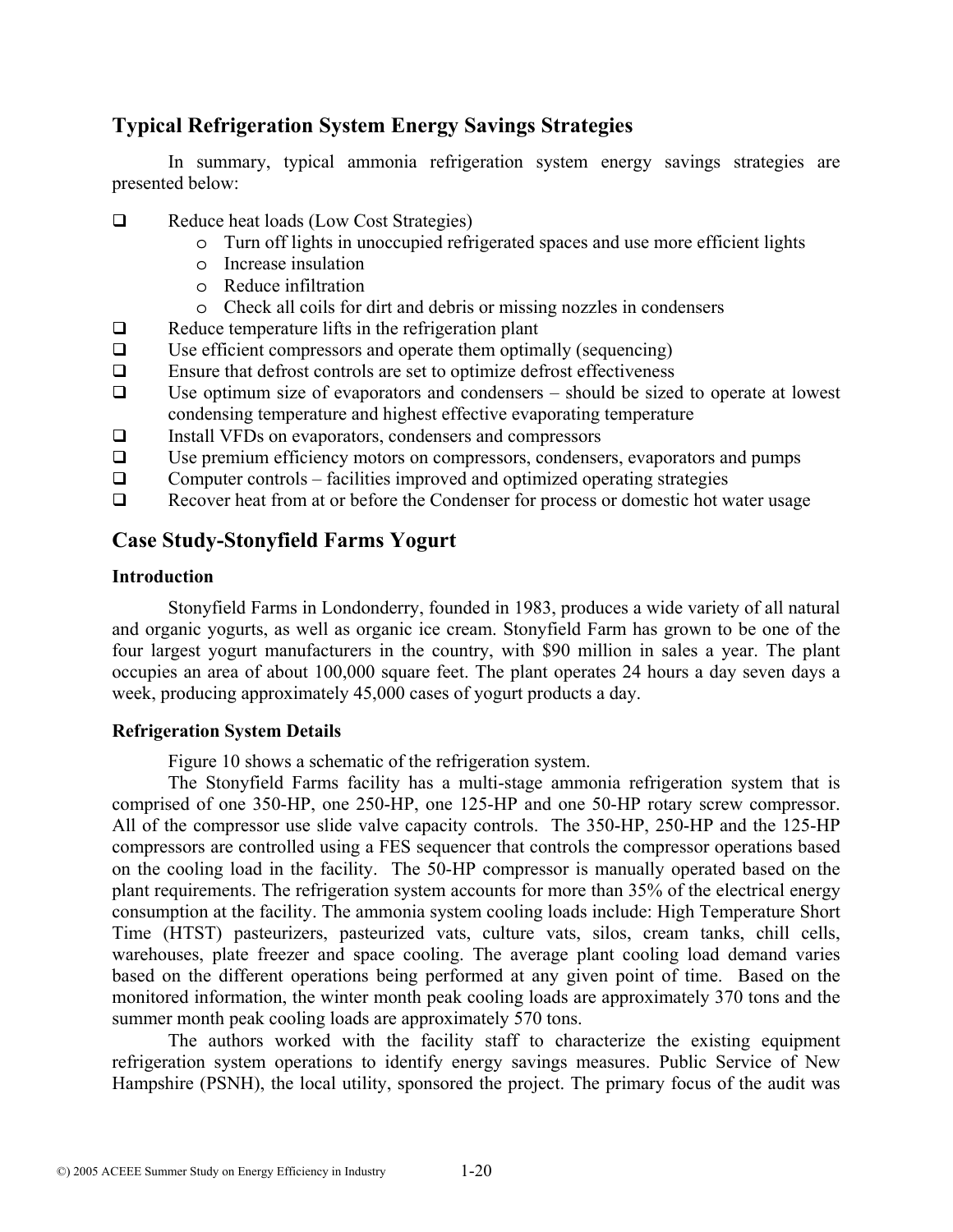on the optimization of the refrigeration sequencer controls, other measures - similar to those discussed above – have not been addressed but are under consideration.

Compressors #1, #2 and #3 are connected to the automatic sequencer, which is set to maintain suction pressure at 25 psig. In the existing case, Compressor #4 was manually operated and was primarily used during the weekends. During normal operations, compressors #1, #2 and #3, pressurize ammonia gas from the low-pressure receiver to about 100 psig at 130 °F. This hot ammonia gas is then condensed in the evaporative condenser. The high-pressure ammonia liquid is then throttled to the high-pressure receiver (HPR). A portion of the high-pressure liquid ammonia is directed to the ice making system to remove heat from the chilled water system where the ammonia flashes to gas after extracting the heat from the ice storage unit. Liquid ammonia from the low-pressure receiver is pumped using a 5-HP re-circulating pump to various loads such as the glycol loop for space cooling, the chill cells, and other loads. A mix of liquid and gas ammonia returns to the low-pressure receiver tank after extracting the heat from various sources. Only the gaseous ammonia is fed to the compressors and the whole cycle repeats again.





#### **Automatic Sequencer**

 350-HP, 250-HP and 125-HP compressors are connected to the FES sequencer, which is set to maintain a suction pressure of 25-psig in the refrigeration system. The sequencer controls the operation of the compressors based on the measured load levels. Table 2 below presents the existing sequencer set points observed during the initial site visit.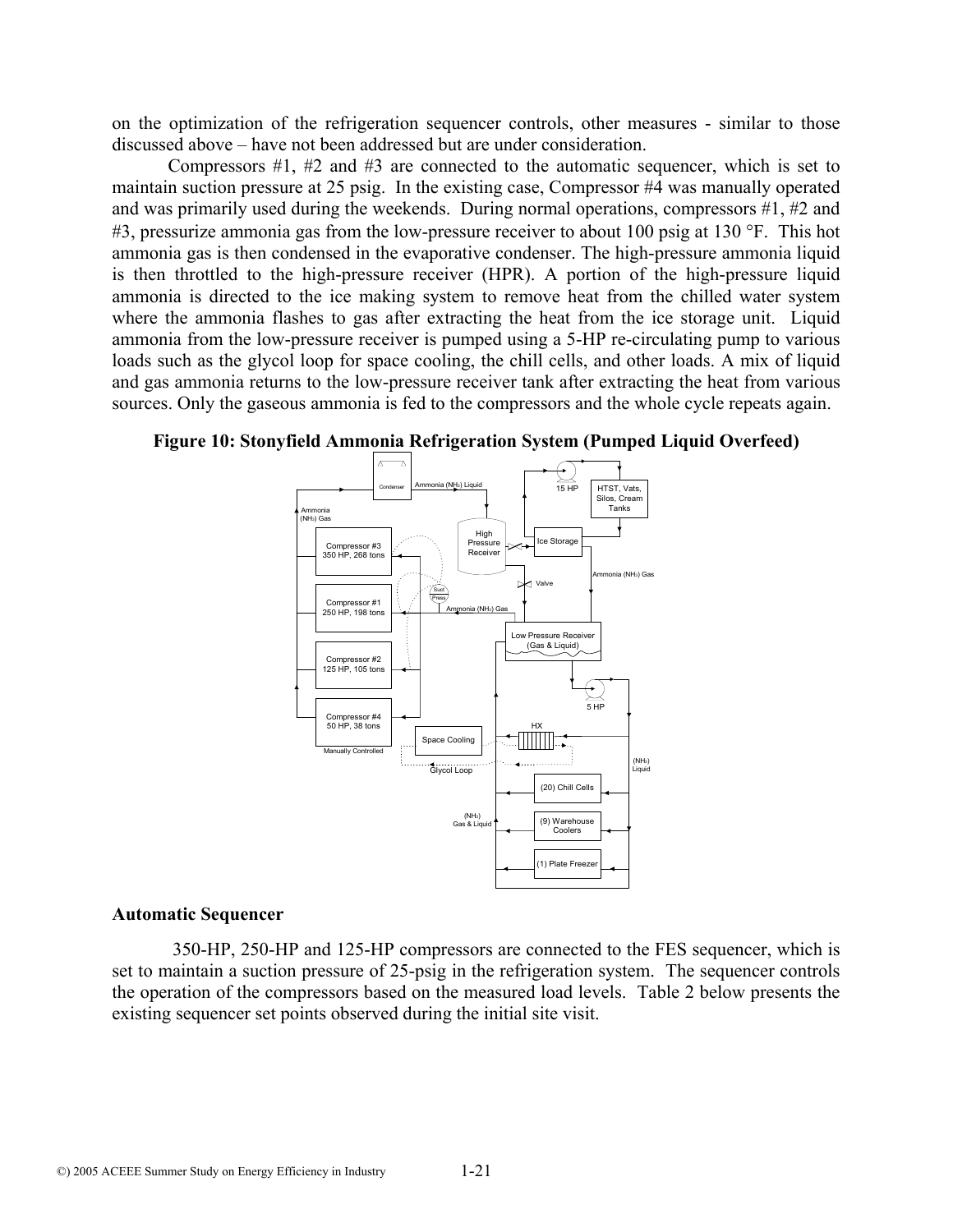|                 | Cooling Load, | <b>250 HP</b> | <b>125 HP</b> | 350 HP        |
|-----------------|---------------|---------------|---------------|---------------|
| <b>EXISTING</b> | <b>Tons</b>   | #1            | #2            | #3            |
| Step 1          | $0 - 30$      | <b>OFF</b>    | <b>OFF</b>    | <b>OFF</b>    |
| Step 2          | $27 - 105$    | <b>OFF</b>    | <b>ON-25%</b> | <b>OFF</b>    |
| Step 3          | 150 - 198     | ON-77%        | Backup        | <b>OFF</b>    |
| Step 4          | $209 - 268$   | <b>Backup</b> | <b>OFF</b>    | <b>ON-78%</b> |
| Step 5          | $227 - 303$   | ON-75%        | ON-75%        | Backup        |
| Step 6          | $269 - 373$   | <b>Backup</b> | ON-65%        | <b>ON-75%</b> |
| Step 7          | $275 - 466$   | ON-85%        | Backup        | ON-40%        |
| Step 8          | $400 - 571$   | <b>ON-70%</b> | <b>ON-70%</b> | <b>ON-70%</b> |

**Table 2: Existing Sequencer Set Points** 

#### **Analysis**

A bin spreadsheet analysis tool was developed by ERS to investigate the optimum sequencer set points for the refrigeration compressors under different cooling loads. A profile of the cooling loads and the hours at the cooling loads was developed as a basis for the analysis. Compressor performance data was obtained from the compressor manufacturers. Based on performance data for the four compressors, and the bin analysis spreadsheet tool, the following conclusions were derived:

- $\Box$  It is more efficient to operate a single larger part-loaded compressor than operating two smaller part-loaded compressors.
- Operating the larger compressor at full load and allowing the smaller sized compressor to provide the trim capacity, resulted in the least power draw at higher cooling load levels.
- The 350-HP compressor is the most efficient compressor to operate down to the 40% of the full load capacity.

Table 3 below shows the energy savings summary for the two measures with brief descriptions of the measures below the table.

| Tabit 9. INITIZM ation Savings Summary                                                                          |         |           |           |         |         |  |
|-----------------------------------------------------------------------------------------------------------------|---------|-----------|-----------|---------|---------|--|
|                                                                                                                 | Energy  | Demand    |           | Annual  | Simple  |  |
|                                                                                                                 | Savings | Reduction | Installed | Cost    | Payback |  |
| <b>Energy Efficiency Measure</b>                                                                                | (kWh)   | (kW)      | Cost      | Savings | (Years) |  |
|                                                                                                                 |         |           |           |         |         |  |
| EEM-1 Optimization of Refrigeration Sequencer Set Points (Option-1) (Include 50-HP compressor in the sequencer) |         |           |           |         |         |  |
| Savings Summary                                                                                                 | 27.471  | 0.0       | \$10,000  | \$1,997 | 5.0     |  |
|                                                                                                                 |         |           |           |         |         |  |
| EEM-2 Optimization of Refrigeration Sequencer Set Points (Option-2) (Optimize existing sequencer set points)    |         |           |           |         |         |  |
| Savings Summary                                                                                                 | 18.322  | 0.0       | \$0       | \$1,332 | 0.0     |  |
|                                                                                                                 |         |           |           |         |         |  |

## **Table 3: Refrigeration Savings Summary**

**EEM-1 optimization of refrigeration sequencer set points (option 1) (include 50-hp compressor in the sequencer).** In this option, we investigated including the 50-HP compressor in the sequencer logic so that greater flexibility in operations could be implemented. We estimated that this measure would cost \$10,000 to implement. Table 4 below presents the recommended Option-1 sequencer logic.

| <b>Table 4: Option 1 - Sequencer Logic</b> |                      |               |               |            |            |
|--------------------------------------------|----------------------|---------------|---------------|------------|------------|
|                                            | <b>Cooling Load,</b> | <b>250 HP</b> | 125 HP        | 350 HP     | 50 HP      |
| <b>OPTION 1</b>                            | Tons                 | #1            | #2            | #3         | #4         |
| Step 1                                     | $0 - 38$             | <b>OFF</b>    | <b>OFF</b>    | <b>OFF</b> | ON-20%     |
| Step 2                                     | $50 - 105$           | <b>OFF</b>    | <b>ON-47%</b> | <b>OFF</b> | <b>OFF</b> |
| Step 3                                     | $106 - 268$          | <b>OFF</b>    | OFF           | ON-40%     | <b>OFF</b> |
| Step 4                                     | $269 - 306$          | <b>OFF</b>    | <b>OFF</b>    | ON-87%     | ON-100%    |
| Step 5                                     | $310 - 373$          | <b>OFF</b>    | ON-100%       | ON-75%     | <b>OFF</b> |
| Step 6                                     | $374 - 466$          | ON-100%       | <b>OFF</b>    | ON-66%     | <b>OFF</b> |
| Step 7                                     | 470 - 504            | ON-100%       | <b>OFF</b>    | ON-85%     | ON-100%    |
| Step 8                                     | $520 - 570$          | ON-100%       | ON-100%       | ON-80%     | <b>OFF</b> |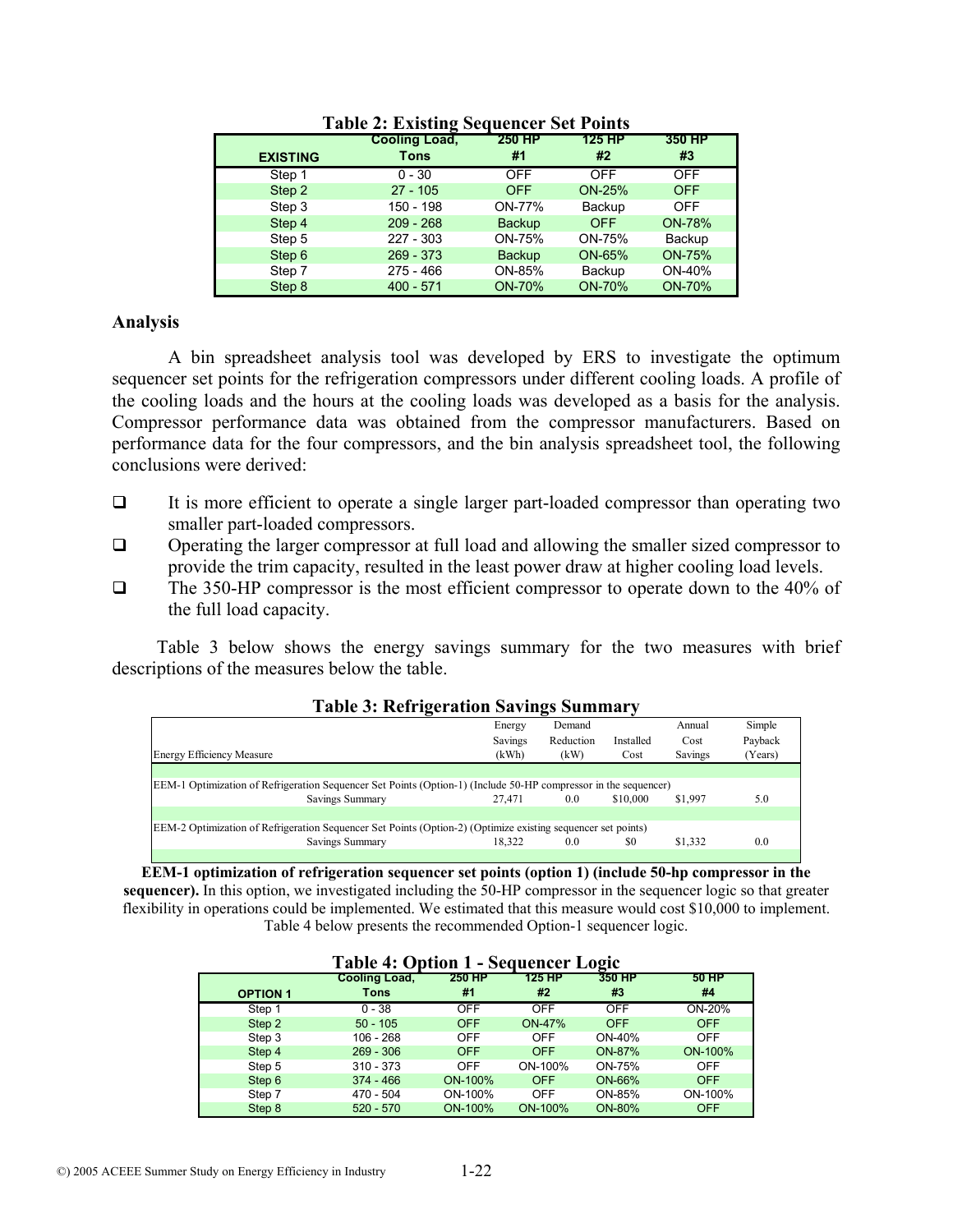**EEM-2 optimization of refrigeration sequencer set points (option 2) (modify sequencer set points for the existing compressors).** In this option, we investigated changing the sequencer set points to provide optimum compressor performance for the given cooling load. This was a no-cost measure. Table 5 below presents the recommended Option-2 sequencer logic.

| $-1$            |               |               |               |            |  |  |
|-----------------|---------------|---------------|---------------|------------|--|--|
|                 | Cooling Load, | <b>250 HP</b> | 125 HP        | 350 HP     |  |  |
| <b>OPTION 2</b> | Tons          | #1            | #2            | #3         |  |  |
| Step 1          | $0 - 30$      | <b>OFF</b>    | <b>OFF</b>    | <b>OFF</b> |  |  |
| Step 2          | $27 - 105$    | <b>OFF</b>    | <b>ON-45%</b> | <b>OFF</b> |  |  |
| Step 3          | $110 - 268$   | <b>OFF</b>    | OFF           | ON-40%     |  |  |
| Step 4          | $270 - 373$   | <b>OFF</b>    | ON-100%       | ON-60%     |  |  |
| Step 5          | $374 - 466$   | ON-100%       | OFF           | ON-65%     |  |  |
| Step 6          | $470 - 570$   | ON-100%       | ON-100%       | ON-60%     |  |  |

**Table 5: Option 2 Sequencer Logic** 

## **Conclusion**

Refrigeration system optimization can be defined as a process that produces the desired refrigeration effect for minimum cost (usually life-cycle cost). Often, even though a refrigeration system is producing the desired result, it may not be operating efficiently. Although refrigeration is an inherently energy-intensive process, careful application of engineering principles in design and operation can lead to significant improvements in both capacity and efficiency.

A significant number of the facilities have older compressor systems and refrigeration system components that are operated by trial and error, which does not necessarily result in efficient operations. Low cost strategies are available that can have a large impact on the bottom line. The application of better part load controls on compressors, floating head pressure controls, VFDs on the condensers and evaporator fans along with refrigeration management systems can result in efficient operations and energy savings.

## **References**

- The Pacific Energy Center Industrial Refrigeration Systems, July 2000, http://www.pge.com/pec/inftoc/facirefg.html
- Ammonia: It's Good Stuff, George C. Briley, P.E., http://www.processcooling.com/CDA/ArticleInformation/Chill\_Factor\_Item/0,3672,18157,00.html
- International Journal of Refrigeration, "Evaporative Condenser Control in Industrial Refrigeration Systems" Vol. 24, No. 7, pp. 676-691, (2001), K. A. Manske, D.T. Reindl, and S.A. Klein, Mechanical Engineering Department, University of Wisconsin - Madison.
- EuroMonitor International, "Industrial Air Conditioning, Refrigeration and Heating Machinery in USA", October 2004, http://www.euromonitor.com/Industrial\_air\_ conditioning refrigeration and heating machinery in USA (mmp)
- U.S. Energy Information Administration (EIA), 1998 Energy Consumption by Manufacturers, End Uses of Fuel Consumption, http://www.eia.doe.gov/emeu/mecs/mecs98/ datatables/contents.html#totalelectricity
- Performance Optimization of Industrial Refrigeration Systems (Thesis), 1999, University of Wisconsin-Madison, Kyle A. Manske